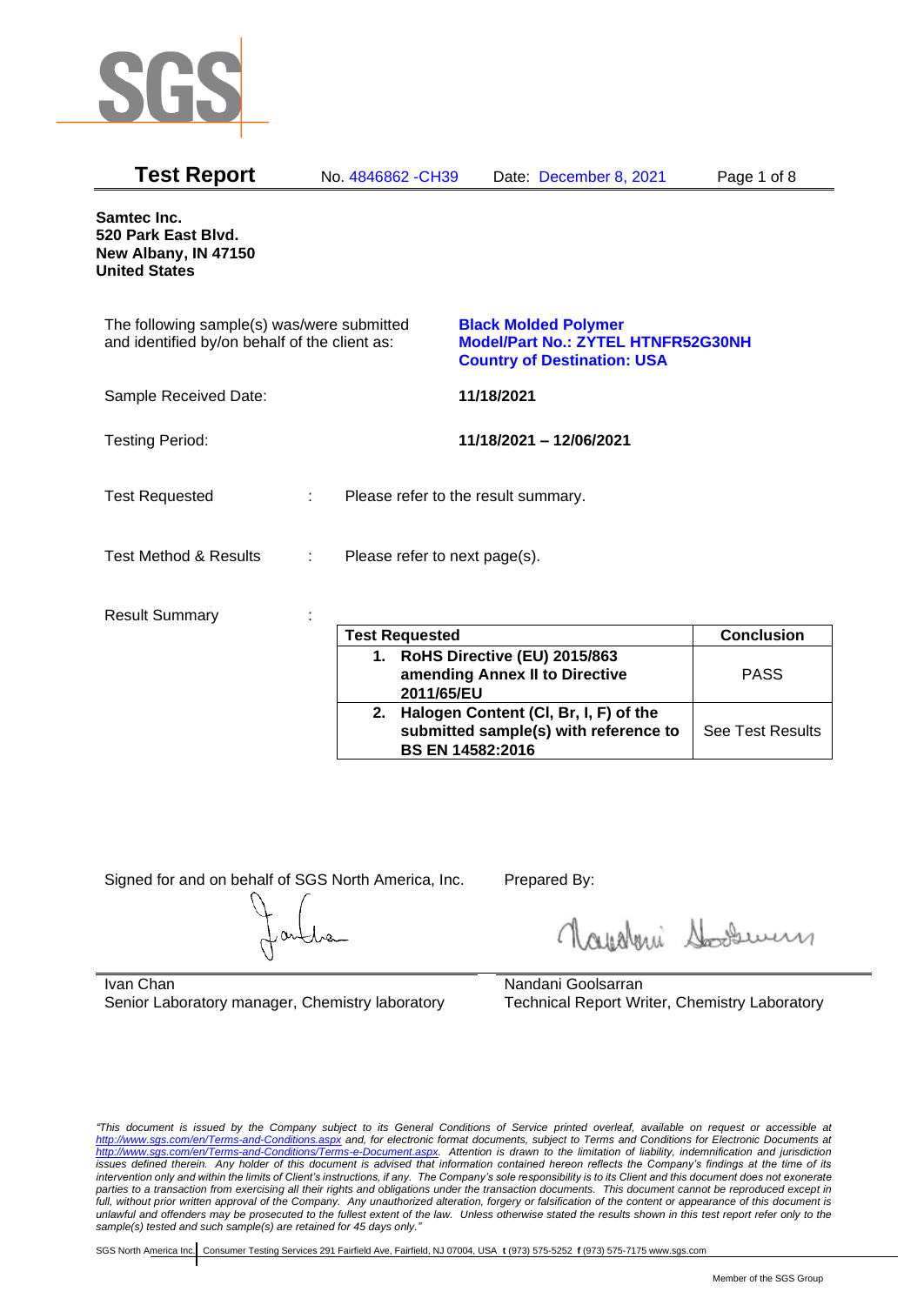

| <b>Test Report</b> | No. 4846862 - CH39 | Date: December 8, 2021 | Page 2 of 8 |
|--------------------|--------------------|------------------------|-------------|
|                    |                    |                        |             |

## **1. RoHS Directive (EU) 2015/863 amending Annex II to Directive 2011/65/EU**

### **Testing was done at an SGS Affiliate Laboratory:**

**Specimen SGS Sample ID Description No.** 1 HKT21-061445.039 Black plastic

### Remarks :

 $(1)$  1 mg/kg = 1 ppm = 0.0001%

(2) MDL = Method Detection Limit

(3)  $ND = Not detected$  ( < MDL)

- (4) "-" = Not Regulated
- Test Method : With reference to IEC 62321-4:2013+A1:2017, IEC62321-5:2013, IEC62321-7-2:2017, IEC62321-6:2015 and IEC62321-8:2017, analyzed by ICP-OES, UV-Vis and GC-MS. (Decision Rule: please refer to appendix 1: Category 1)

| Test Item(s)                 | Limit | Unit  | MDL            | 039       |
|------------------------------|-------|-------|----------------|-----------|
| Cadmium (Cd)                 | 100   | mg/kg | $\overline{2}$ | <b>ND</b> |
| Lead (Pb)                    | 1,000 | mg/kg | $\mathbf{2}$   | <b>ND</b> |
| Mercury (Hg)                 | 1,000 | mg/kg | $\mathbf{2}$   | <b>ND</b> |
| Hexavalent Chromium (Cr(VI)) | 1,000 | mg/kg | 8              | <b>ND</b> |
| Sum of PBBs                  | 1,000 | mg/kg |                | <b>ND</b> |
| Monobromobiphenyl            |       | mg/kg | 5              | <b>ND</b> |
| Dibromobiphenyl              |       | mg/kg | 5              | <b>ND</b> |
| Tribromobiphenyl             |       | mg/kg | 5              | <b>ND</b> |
| Tetrabromobiphenyl           |       | mg/kg | 5              | <b>ND</b> |
| Pentabromobiphenyl           |       | mg/kg | 5              | <b>ND</b> |
| Hexabromobiphenyl            |       | mg/kg | 5              | <b>ND</b> |
| Heptabromobiphenyl           |       | mg/kg | 5              | <b>ND</b> |
| Octabromobiphenyl            |       | mg/kg | 5              | <b>ND</b> |
| Nonabromobiphenyl            |       | mg/kg | 5              | <b>ND</b> |
| Decabromobiphenyl            |       | mg/kg | 5              | <b>ND</b> |
| Sum of PBDEs                 | 1,000 | mg/kg |                | <b>ND</b> |
| Monobromodiphenyl ether      |       | mg/kg | 5              | <b>ND</b> |
| Dibromodiphenyl ether        |       | mg/kg | 5              | ND        |
| Tribromodiphenyl ether       |       | mg/kg | 5              | <b>ND</b> |
| Tetrabromodiphenyl ether     |       | mg/kg | 5              | <b>ND</b> |
| Pentabromodiphenyl ether     |       | mg/kg | 5              | <b>ND</b> |

*"This document is issued by the Company subject to its General Conditions of Service printed overleaf, available on request or accessible at <http://www.sgs.com/en/Terms-and-Conditions.aspx> and, for electronic format documents, subject to Terms and Conditions for Electronic Documents at [http://www.sgs.com/en/Terms-and-Conditions/Terms-e-Document.aspx.](http://www.sgs.com/en/Terms-and-Conditions/Terms-e-Document.aspx) Attention is drawn to the limitation of liability, indemnification and jurisdiction issues defined therein. Any holder of this document is advised that information contained hereon reflects the Company's findings at the time of its intervention only and within the limits of Client's instructions, if any. The Company's sole responsibility is to its Client and this document does not exonerate*  parties to a transaction from exercising all their rights and obligations under the transaction documents. This document cannot be reproduced except in full, without prior written approval of the Company. Any unauthorized alteration, forgery or falsification of the content or appearance of this document is *unlawful and offenders may be prosecuted to the fullest extent of the law. Unless otherwise stated the results shown in this test report refer only to the sample(s) tested and such sample(s) are retained for 45 days only."*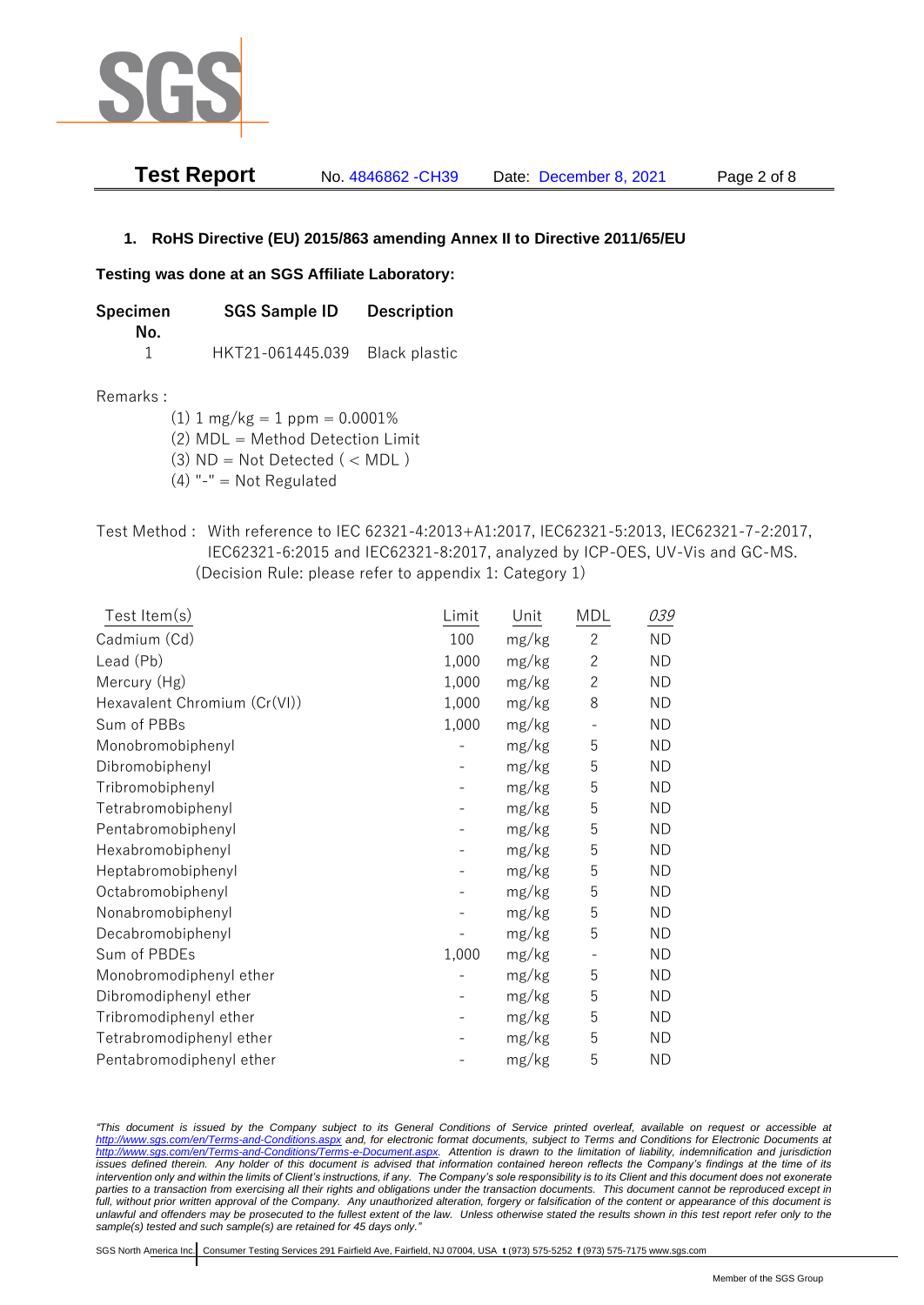

| <b>Test Report</b>                  | No. 4846862 - CH39 | Date: December 8, 2021 |     |           | Page 3 of 8 |  |
|-------------------------------------|--------------------|------------------------|-----|-----------|-------------|--|
|                                     |                    |                        |     |           |             |  |
| Test Item $(s)$                     | Limit              | Unit                   | MDL | 039       |             |  |
| Hexabromodiphenyl ether             |                    | mg/kg                  | 5   | <b>ND</b> |             |  |
| Heptabromodiphenyl ether            |                    | mg/kg                  | 5   | ND        |             |  |
| Octabromodiphenyl ether             | -                  | mg/kg                  | 5   | ND        |             |  |
| Nonabromodiphenyl ether             | -                  | mg/kg                  | 5   | <b>ND</b> |             |  |
| Decabromodiphenyl ether             | -                  | mg/kg                  | 5   | <b>ND</b> |             |  |
| Dibutyl Phthalate (DBP)             | 1,000              | mg/kg                  | 50  | ND.       |             |  |
| Benzylbutyl Phthalate (BBP)         | 1,000              | mg/kg                  | 50  | ND        |             |  |
| Bis-(2-ethylhexyl) Phthalate (DEHP) | 1,000              | mg/kg                  | 50  | ND.       |             |  |
| Diisobutyl Phthalate (DIBP)         | 1,000              | mg/kg                  | 50  | ΝD        |             |  |

Notes :

(1) The maximum permissible limit is quoted from RoHS Directive (EU) 2015/863. IEC 62321 series is equivalent to EN 62321 series http://www.cenelec.eu/dyn/www/f?p=104:30:1742232870351101::::FSP\_ORG\_ID,FSP\_LANG\_

ID:

1258637,25

# **2. Halogen**

# **Testing was done at an SGS Affiliate Laboratory:**

Test Method : With reference to EN 14582:2016, analysis was performed by IC.

| Test Item $(s)$ | Limit             | Unit  | MDL | 039  |
|-----------------|-------------------|-------|-----|------|
| Fluorine (F)    |                   | mg/kg | 50  | 1200 |
| Chlorine (CI)   |                   | mg/kg | 50  | ΝD   |
| Bromine (Br)    |                   | mg/kg | 50  | ΝD   |
| lodine (I)      | $\qquad \qquad -$ | mg/kg | 50  | ΝD   |
|                 |                   |       |     |      |

Notes :

(1) The measurement report of the expanded uncertainty with confident level 95% by coverage factor k=2, is 20% for each analyte of Fluorine, Chlorine, Bromine and Iodine.

*<sup>&</sup>quot;This document is issued by the Company subject to its General Conditions of Service printed overleaf, available on request or accessible at <http://www.sgs.com/en/Terms-and-Conditions.aspx> and, for electronic format documents, subject to Terms and Conditions for Electronic Documents at [http://www.sgs.com/en/Terms-and-Conditions/Terms-e-Document.aspx.](http://www.sgs.com/en/Terms-and-Conditions/Terms-e-Document.aspx) Attention is drawn to the limitation of liability, indemnification and jurisdiction issues defined therein. Any holder of this document is advised that information contained hereon reflects the Company's findings at the time of its intervention only and within the limits of Client's instructions, if any. The Company's sole responsibility is to its Client and this document does not exonerate*  parties to a transaction from exercising all their rights and obligations under the transaction documents. This document cannot be reproduced except in full, without prior written approval of the Company. Any unauthorized alteration, forgery or falsification of the content or appearance of this document is *unlawful and offenders may be prosecuted to the fullest extent of the law. Unless otherwise stated the results shown in this test report refer only to the sample(s) tested and such sample(s) are retained for 45 days only."*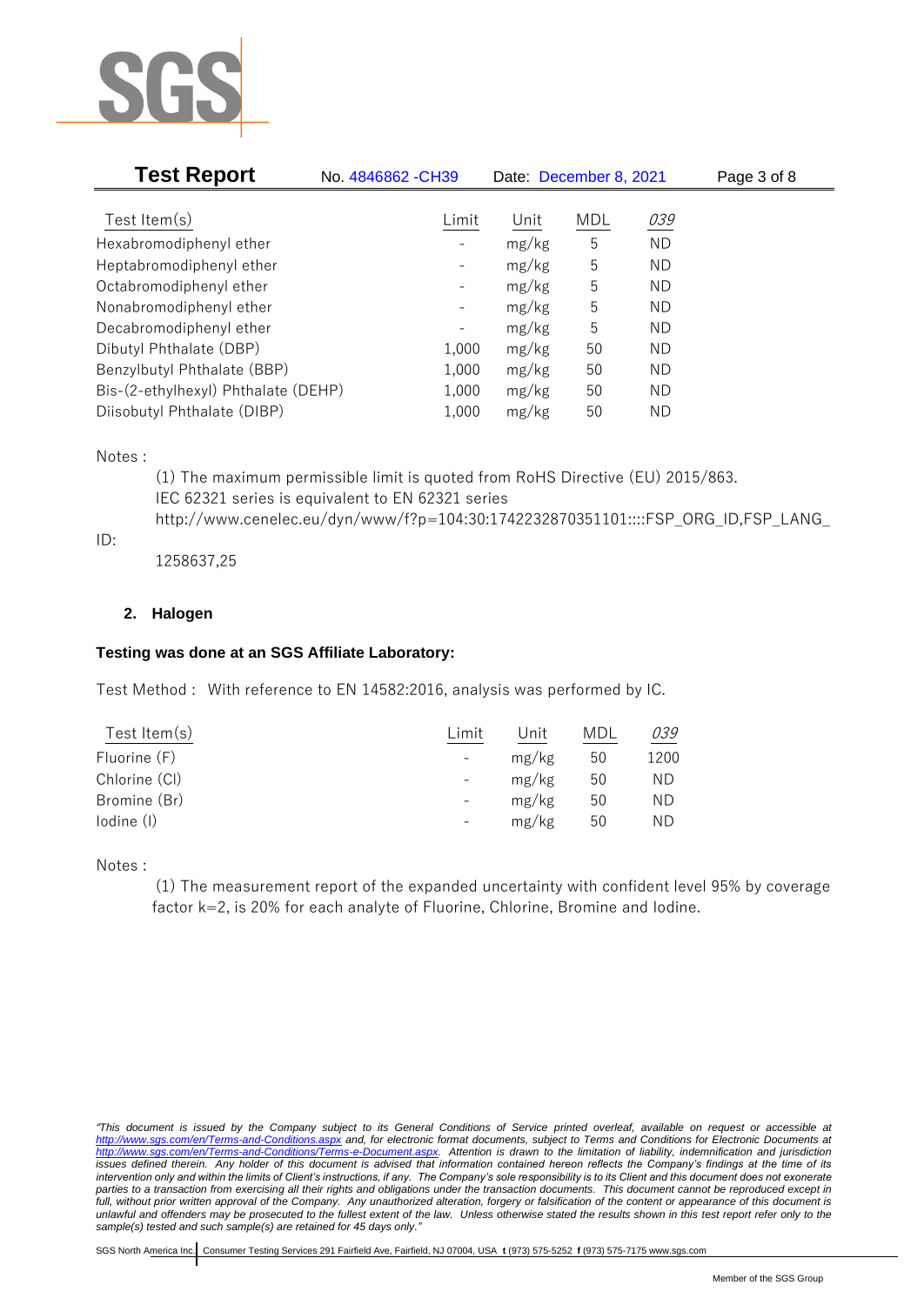

**Test Report** No. 4846862 -CH39 Date: December 8, 2021 Page 4 of 8

#### Appendix 1

| Category                | Decision Rule Statement                                                                                                                                                                                                                                                                                                                                                                                                                                                                                                                                                                                                                                                                                                                                                                                                                                                                                                                                                                                                                                                                                                                                                                                                                                                                                                                                                                                                                   |  |  |  |
|-------------------------|-------------------------------------------------------------------------------------------------------------------------------------------------------------------------------------------------------------------------------------------------------------------------------------------------------------------------------------------------------------------------------------------------------------------------------------------------------------------------------------------------------------------------------------------------------------------------------------------------------------------------------------------------------------------------------------------------------------------------------------------------------------------------------------------------------------------------------------------------------------------------------------------------------------------------------------------------------------------------------------------------------------------------------------------------------------------------------------------------------------------------------------------------------------------------------------------------------------------------------------------------------------------------------------------------------------------------------------------------------------------------------------------------------------------------------------------|--|--|--|
| $\overline{1}$          | The decision rule for conformity reporting is based on the non-binary statement with guard band (is<br>equal to the expanded measurement uncertainty with a 95% coverage probability, w = U95) in<br>ILAC-G8:09/2019 Clause 4.2.3.<br>"Pass - the measured value is within (or below / above) the acceptance limit, where the<br>А.<br>acceptance limit is below / above to the quard band." or "Pass - The measured values were<br>observed in tolerance at the points tested. The specific false accept risk is up to 2.5%.".<br>"Conditional Pass - The measured values were observed in tolerance at the points tested.<br>В.<br>However, a portion of the expanded measurement uncertainty intervals about one or more<br>measured values exceeded / out of tolerance. When the measured result is close to the<br>tolerance, the specific false accept risk is up to 50%."<br>C.<br>"Conditional Fail - One or more measured values were observed out of tolerance at the<br>points tested. However, a portion of the expanded measurement uncertainty intervals about<br>one or more measured values were in tolerance. When the measured result is close to the<br>tolerance, the specific false reject risk is up to 50%.".<br>"Fail - the measured value is out of (or below / above) the tolerance limit added / subtracted<br>D.<br>to the quard band." or "Fail - One or more measured values were observed out of tolerance |  |  |  |
| $\overline{2}$          | at the points tested". The specific false reject risk is up to 2.5%.<br>The decision rule for conformity reporting is based on BS EN 1811:2011+A1:2015: Reference test<br>method for release of nickel from all post assemblies which are inserted into pierced parts of the<br>human body and articles intended to come into direct and prolonged contact with the skin in<br>Section 9.2 interpretation of results.                                                                                                                                                                                                                                                                                                                                                                                                                                                                                                                                                                                                                                                                                                                                                                                                                                                                                                                                                                                                                     |  |  |  |
| $\overline{3}$          | The decision rule for conformity reporting is based on the general consideration of simple<br>acceptance as stated in ISO/IEC Guide 98-3: "Uncertainty of measurement - Part 3: Guide to the<br>expression of uncertainty in measurement (GUM 1995)", and more specifically for analytical<br>measurements to the EURACHEM/CITAC Guide 2012 "Quantifying Uncertainty in Analytical<br>Measurement <sup>*</sup>                                                                                                                                                                                                                                                                                                                                                                                                                                                                                                                                                                                                                                                                                                                                                                                                                                                                                                                                                                                                                            |  |  |  |
| 4                       | The decision rule for conformity reporting is according to the IEC 62321-7-1 Edition 1.0 2015-09<br>Section 7: Table 1-(comparison to standard and interpretation of result)                                                                                                                                                                                                                                                                                                                                                                                                                                                                                                                                                                                                                                                                                                                                                                                                                                                                                                                                                                                                                                                                                                                                                                                                                                                              |  |  |  |
| 5                       | The decision rule for conformity reporting is according to the IEC 62321-3-1 Edition 1.0 2013-06<br>Annex A.3 interpretation of result.                                                                                                                                                                                                                                                                                                                                                                                                                                                                                                                                                                                                                                                                                                                                                                                                                                                                                                                                                                                                                                                                                                                                                                                                                                                                                                   |  |  |  |
| 6                       | The decision rule for conformity reporting is according to the GB/T 26125-2011 Annex A to H                                                                                                                                                                                                                                                                                                                                                                                                                                                                                                                                                                                                                                                                                                                                                                                                                                                                                                                                                                                                                                                                                                                                                                                                                                                                                                                                               |  |  |  |
| 7                       | The decision rule for conformity reporting is according to the requested specification or standard<br>(ASTM F963-17 section 4.3.5)                                                                                                                                                                                                                                                                                                                                                                                                                                                                                                                                                                                                                                                                                                                                                                                                                                                                                                                                                                                                                                                                                                                                                                                                                                                                                                        |  |  |  |
| $\overline{\mathbf{8}}$ | The decision rule for conformity reporting is according to the requested specification or standard<br>(AS/NZS ISO 8124 Part 3 section 4.2)                                                                                                                                                                                                                                                                                                                                                                                                                                                                                                                                                                                                                                                                                                                                                                                                                                                                                                                                                                                                                                                                                                                                                                                                                                                                                                |  |  |  |
| Remark                  | If the decision rule is not feasible to be used and the uncertainty of the result is able to be provided,<br>the uncertainty range of the result will be shown in the report. Otherwise, only result will be shown<br>in the report.                                                                                                                                                                                                                                                                                                                                                                                                                                                                                                                                                                                                                                                                                                                                                                                                                                                                                                                                                                                                                                                                                                                                                                                                      |  |  |  |

*"This document is issued by the Company subject to its General Conditions of Service printed overleaf, available on request or accessible at <http://www.sgs.com/en/Terms-and-Conditions.aspx> and, for electronic format documents, subject to Terms and Conditions for Electronic Documents at [http://www.sgs.com/en/Terms-and-Conditions/Terms-e-Document.aspx.](http://www.sgs.com/en/Terms-and-Conditions/Terms-e-Document.aspx) Attention is drawn to the limitation of liability, indemnification and jurisdiction issues defined therein. Any holder of this document is advised that information contained hereon reflects the Company's findings at the time of its intervention only and within the limits of Client's instructions, if any. The Company's sole responsibility is to its Client and this document does not exonerate parties to a transaction from exercising all their rights and obligations under the transaction documents. This document cannot be reproduced except in*  full, without prior written approval of the Company. Any unauthorized alteration, forgery or falsification of the content or appearance of this document is *unlawful and offenders may be prosecuted to the fullest extent of the law. Unless otherwise stated the results shown in this test report refer only to the sample(s) tested and such sample(s) are retained for 45 days only."*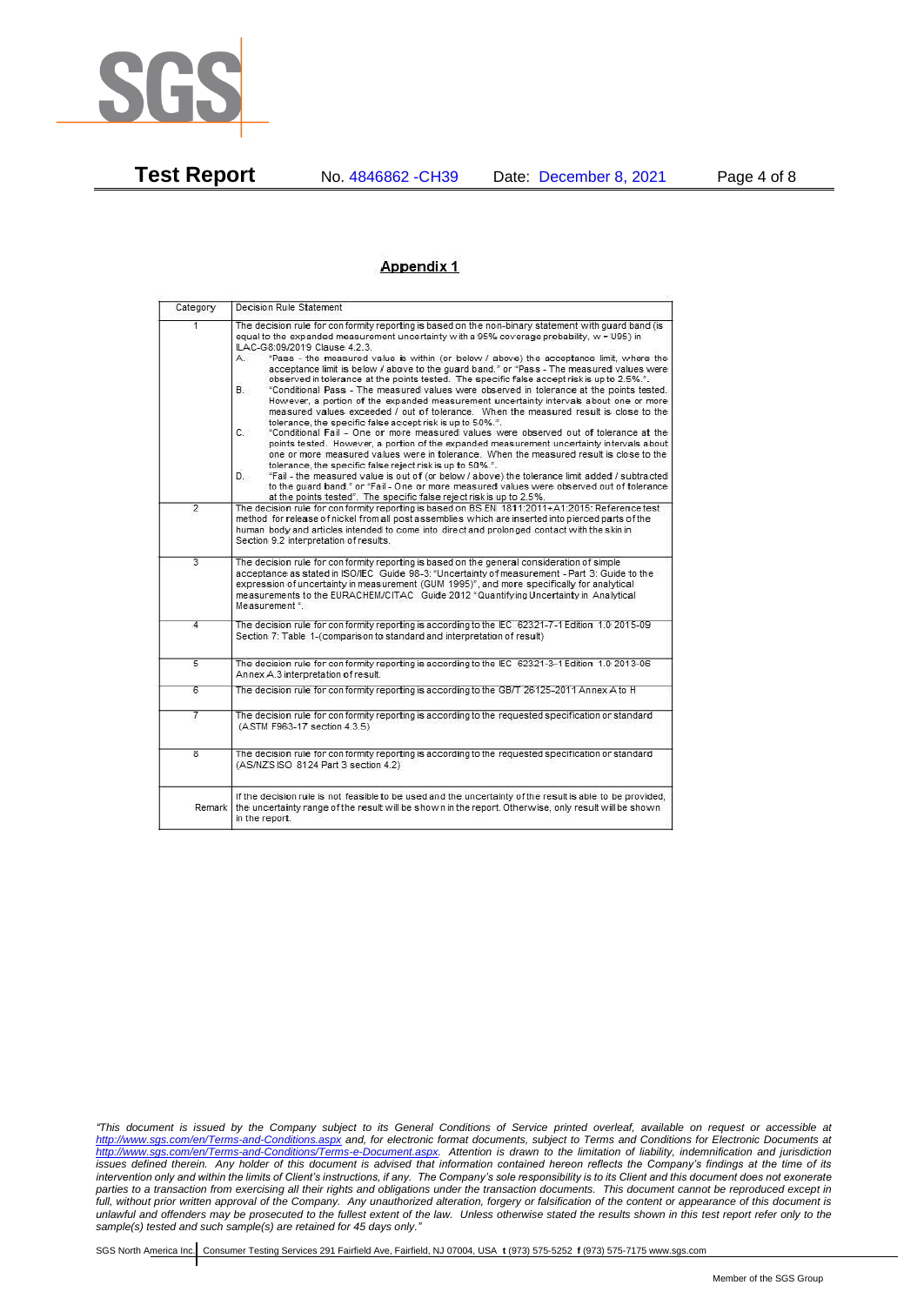

| <b>Test Report</b><br>No. 4846862 - CH39<br>Date: December 8, 2021 | Page 5 of 8 |
|--------------------------------------------------------------------|-------------|
|--------------------------------------------------------------------|-------------|

Flowchart:



Note: 1) Boiling water test method was also performed for the analysis of Cr (VI) in metal sample.

The polymeric samples were dissolved totally by pre-conditioning method according to  $2)$ above flow chat for Cd, Pb and Hg contents analysis.

| Operator:      | Chiu Kan Yuen/ Tang Koon Pang (Acid digestion) |  |
|----------------|------------------------------------------------|--|
|                | Chiu Kan Yuen (Dry Ashing)                     |  |
|                | Nick Liu (Hexavalent Chromium)                 |  |
|                | Kent Wan (PBBs and PBDEs)                      |  |
| Section Chief: | Chan Chun Kit, Dickson                         |  |

*"This document is issued by the Company subject to its General Conditions of Service printed overleaf, available on request or accessible at <http://www.sgs.com/en/Terms-and-Conditions.aspx> and, for electronic format documents, subject to Terms and Conditions for Electronic Documents at [http://www.sgs.com/en/Terms-and-Conditions/Terms-e-Document.aspx.](http://www.sgs.com/en/Terms-and-Conditions/Terms-e-Document.aspx) Attention is drawn to the limitation of liability, indemnification and jurisdiction issues defined therein. Any holder of this document is advised that information contained hereon reflects the Company's findings at the time of its intervention only and within the limits of Client's instructions, if any. The Company's sole responsibility is to its Client and this document does not exonerate*  parties to a transaction from exercising all their rights and obligations under the transaction documents. This document cannot be reproduced except in full, without prior written approval of the Company. Any unauthorized alteration, forgery or falsification of the content or appearance of this document is *unlawful and offenders may be prosecuted to the fullest extent of the law. Unless otherwise stated the results shown in this test report refer only to the sample(s) tested and such sample(s) are retained for 45 days only."*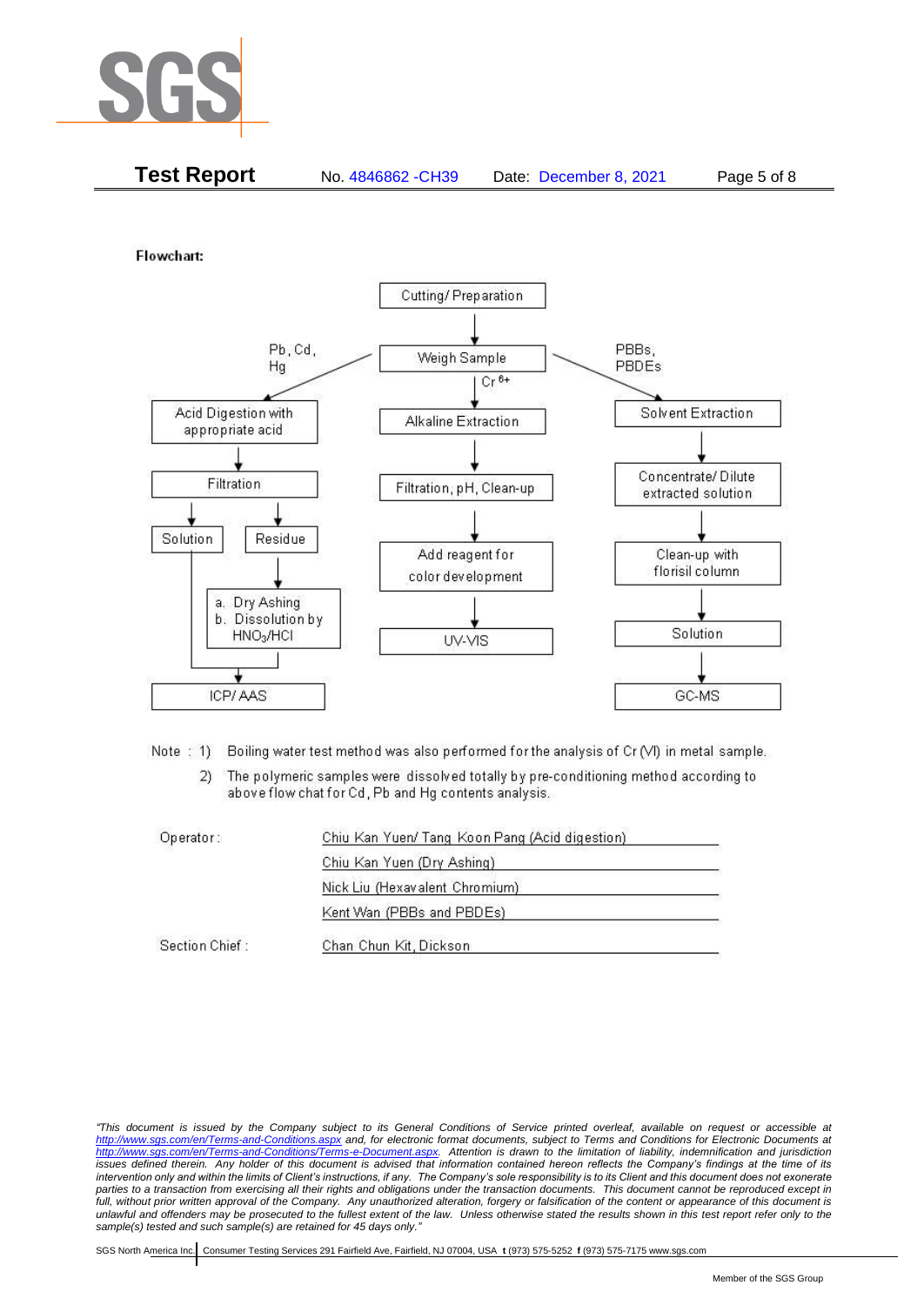

| Test Report | No. 4846862 - CH39 | Date: December 8, 2021 | Page 6 of 8 |
|-------------|--------------------|------------------------|-------------|
|-------------|--------------------|------------------------|-------------|

#### **Flowchart for Phthalates measurement**

Method: IEC 62321-8:2017



| Tested by  | Lumpy Lee   |  |
|------------|-------------|--|
| Checked by | Edmund Kwan |  |

*<sup>&</sup>quot;This document is issued by the Company subject to its General Conditions of Service printed overleaf, available on request or accessible at <http://www.sgs.com/en/Terms-and-Conditions.aspx> and, for electronic format documents, subject to Terms and Conditions for Electronic Documents at [http://www.sgs.com/en/Terms-and-Conditions/Terms-e-Document.aspx.](http://www.sgs.com/en/Terms-and-Conditions/Terms-e-Document.aspx) Attention is drawn to the limitation of liability, indemnification and jurisdiction issues defined therein. Any holder of this document is advised that information contained hereon reflects the Company's findings at the time of its intervention only and within the limits of Client's instructions, if any. The Company's sole responsibility is to its Client and this document does not exonerate*  parties to a transaction from exercising all their rights and obligations under the transaction documents. This document cannot be reproduced except in full, without prior written approval of the Company. Any unauthorized alteration, forgery or falsification of the content or appearance of this document is *unlawful and offenders may be prosecuted to the fullest extent of the law. Unless otherwise stated the results shown in this test report refer only to the sample(s) tested and such sample(s) are retained for 45 days only."*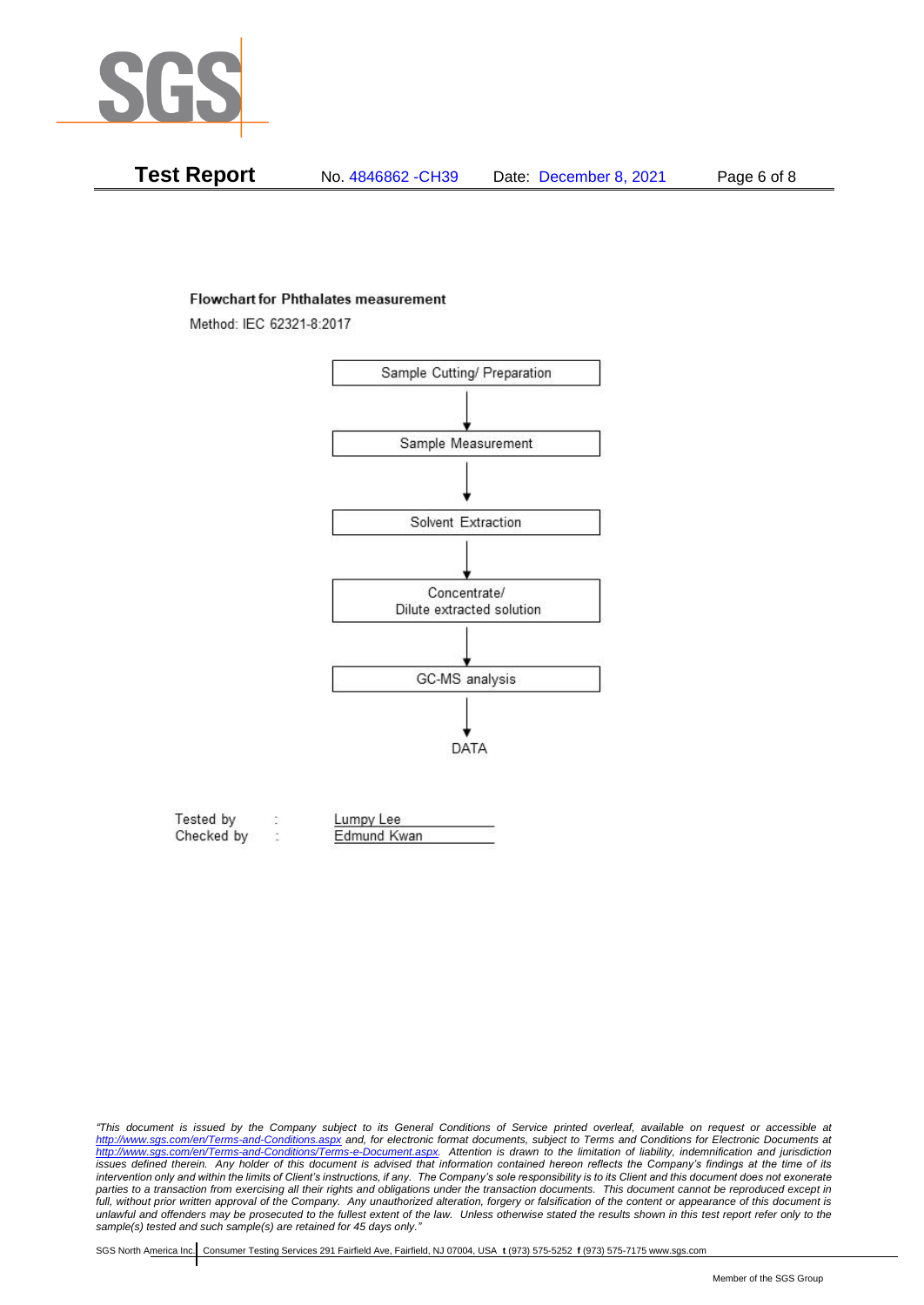

**Test Report** No. 4846862 -CH39 Date: December 8, 2021 Page 7 of 8

## **Flowchart for Halogen Free Test**

Method: BS EN14582:2016



Operator: Tang Ying Sam Supervisor: Chan Chun Kit (Dickson)

*"This document is issued by the Company subject to its General Conditions of Service printed overleaf, available on request or accessible at <http://www.sgs.com/en/Terms-and-Conditions.aspx> and, for electronic format documents, subject to Terms and Conditions for Electronic Documents at [http://www.sgs.com/en/Terms-and-Conditions/Terms-e-Document.aspx.](http://www.sgs.com/en/Terms-and-Conditions/Terms-e-Document.aspx) Attention is drawn to the limitation of liability, indemnification and jurisdiction issues defined therein. Any holder of this document is advised that information contained hereon reflects the Company's findings at the time of its intervention only and within the limits of Client's instructions, if any. The Company's sole responsibility is to its Client and this document does not exonerate parties to a transaction from exercising all their rights and obligations under the transaction documents. This document cannot be reproduced except in*  full, without prior written approval of the Company. Any unauthorized alteration, forgery or falsification of the content or appearance of this document is *unlawful and offenders may be prosecuted to the fullest extent of the law. Unless otherwise stated the results shown in this test report refer only to the sample(s) tested and such sample(s) are retained for 45 days only."*